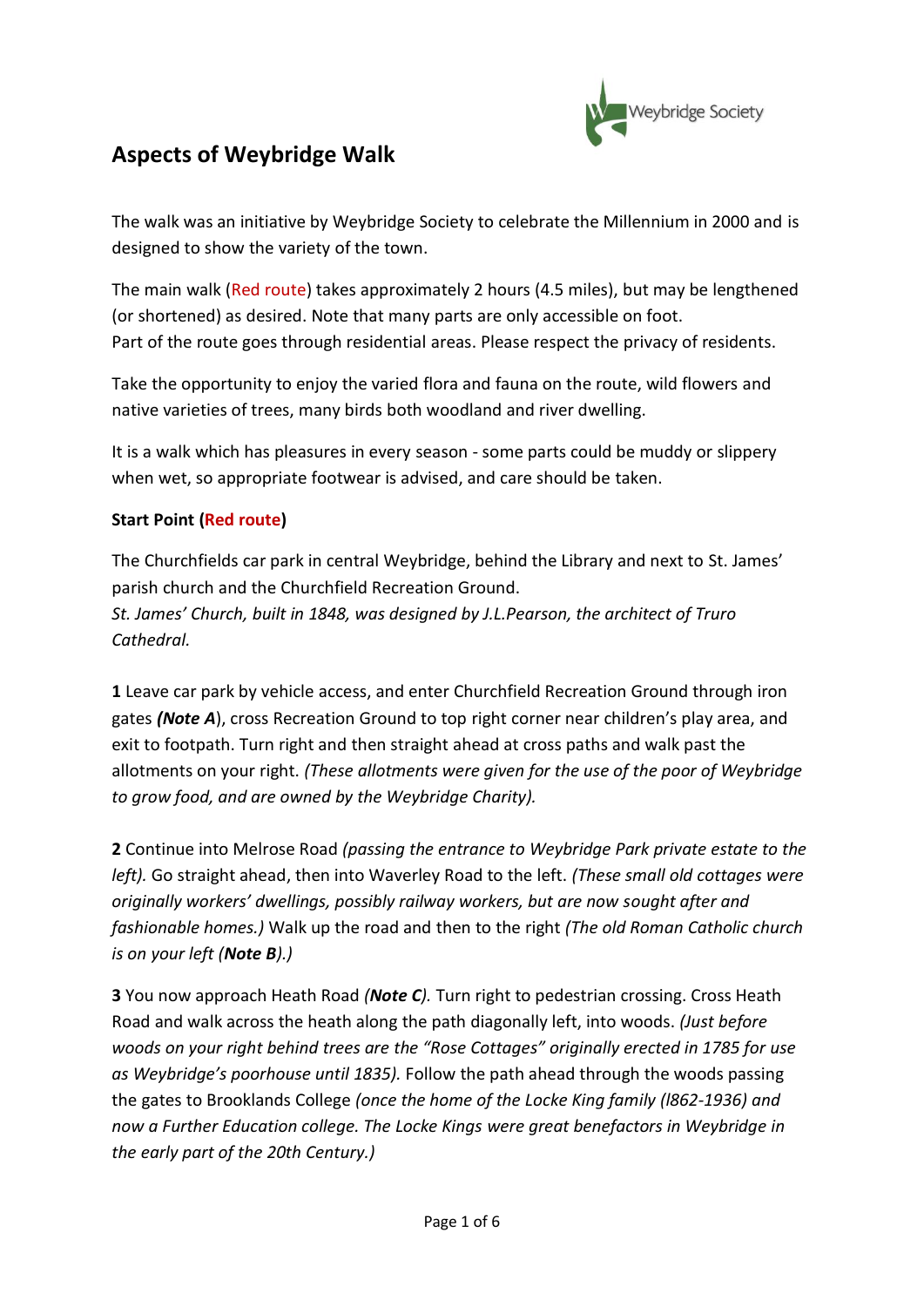

**4** Continuing up through woods bearing slightly right you come to the Hand and Spear Hotel, *(so called because of the Locke King Family Crest, and dating from 1830's.)* Follow road round to left, skirting the car park past steps down to Weybridge station. *(A good starting point to the walk for those coming by train. The railway came to Weybridge in 1838 and marked the start of the transformation of Weybridge from a sleepy village to the busy commuter town of today.)*

**5** Approach the busy road junction at the start of the bridge and cross with care, taking a moment to look over the railway bridge *(Note D)*. Past the small wooden building adjacent to bridge, join a narrow path parallel to Hanger Hill and close to wire fence with railway on your right. Follow path through woods until it turns left then, quickly right alongside of a house and up steps to right into Daneswood Close.

**6** Through Daneswood Close, turn left into Pine Grove and continue until you reach a path on the right through a wall and down steps into New Road. Walk through New Road into Princes Road. Turn left and in a short distance you will see the Cricket Common. Cross road and Common in front of pavilion to far side, up slope through gap in railings and join Queens Road. Turn right and walk along, crossing on the pedestrian crossing, turn left and then sharp right into York Road. Walk the length of York Road to Oatlands Drive. *(Note E).*

**7** Cross Oatlands Drive and **a**bout 25 yards to right is a path between the remains of gate pillars, and beside a small dwelling on the left. Follow the grassy path down into Marlborough Drive, passing St. James' school on your right *(noticing relics of the old Oatlands Palace)* and straight on into Grotto Road. *(This area of Weybridge was built on Oatlands Palace grounds, and relics of the wall and a Tudor Arch remain amongst the more modern properties to your left – see with a detour via Tudor Walk)* Follow Grotto Road *(which incidentally got its name from the Grotto which used to be in the grounds to Oatlands Palace)* to its junction with Thames Street.

**8** Turn right and walk towards the River Thames, passing on the left across the road, Portmore Pillars *(gate piers to the long gone 1760's mansion, home of the Earl of Portmore, and notice the commemorative plaque. St Maur's Convent on your right, now St George's Junior School, has provided a seat of learning for girls, and now boys, since 1898 when it was founded)*. The Old Crown public house *(possibly 350 years old with 18thC cladding)* and The Minnow, formerly the Lincoln Arms, are passed before you reach the River Thames at the point where it is joined by the River Wey. *(Here the Thames path downstream (eastwards) links Weybridge with London and beyond to Greenwich. If the ferry is used to cross to Shepperton, the Path upstream (westwards) goes as far as Henley-on Thames.)*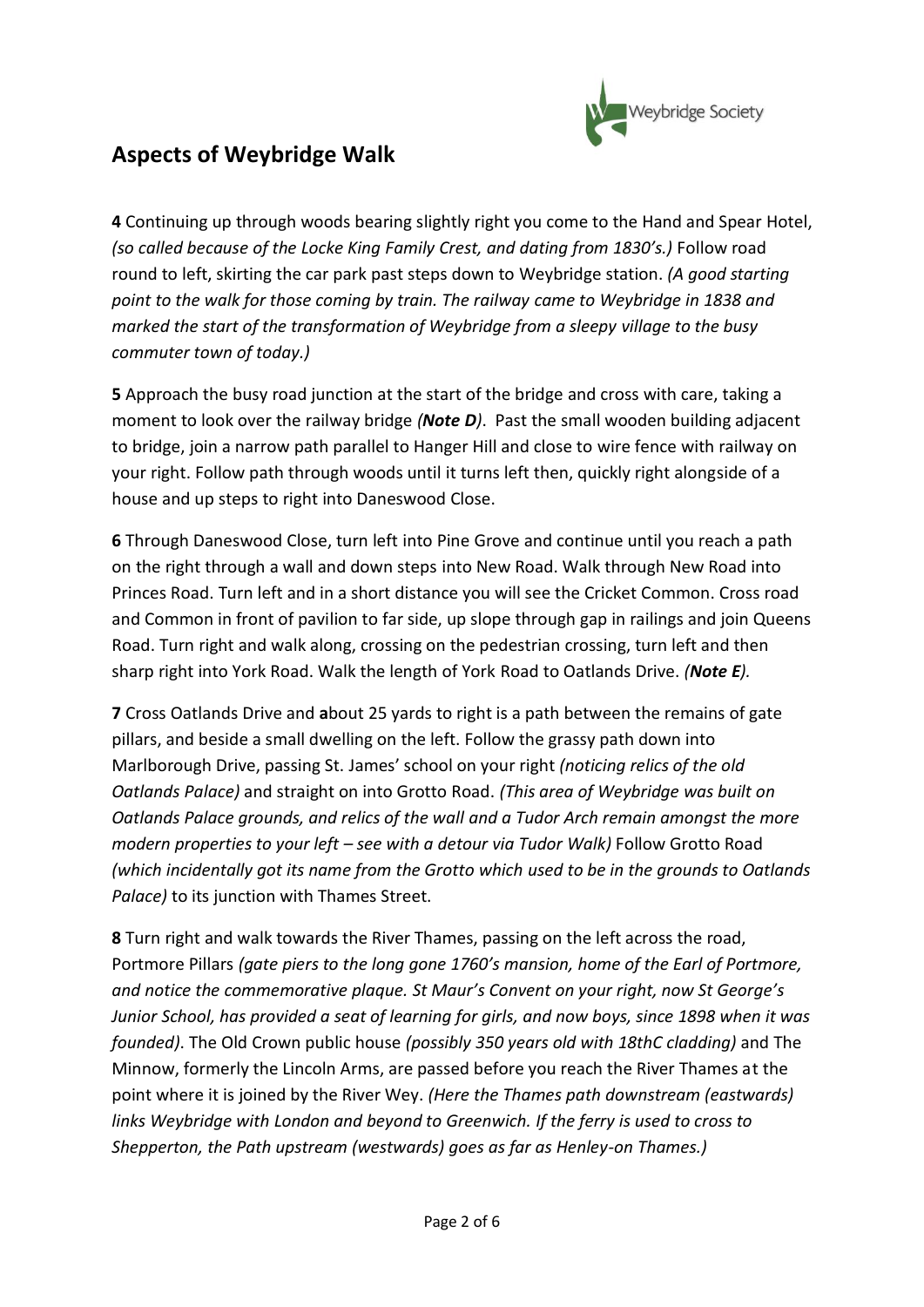

**9** Retrace your steps to the Old Crown (*wheelchair users should see note below)* and turn right down the footpath alongside the public house, Church Walk. *(This is old Weybridge with cottages dating from late 18th/19th Centuries.)* Follow the path across Jessamy Road and continue. Turn right at a green lamp-post just past small cottages *(note Public Footpath notice 300yds to River Wey).* Continue over iron footbridge to your right. Follow footpath over road round to left and on to Thames Lock where the River Wey/Wey Navigation Canal *(opened in 1653)* join the Thames. *(Harry Stevens, whose barges could be seen working on the Wey Navigation until the early 1960's, donated the canal to the National Trust in 1964. Some of the bricks from the Tudor Oatlands Palace are said to be incorporated into the lock)*. Cross the lock footbridge (look right over footbridge and notice Pound Lock constructed c1820. This lock increases water level to allow boats to pass over the sill into the Thames Lock) and turn left to walk along the towing path. *(Note F).*

**10 F**ollow the towpath for some distance and under the 'new' brick bridge *(1945)* over the River near the Town Lock and round in front of 'The Old Boathouse' *(now 7 town houses which are on the site of the old boathouse which in its heyday in the 1930's hired punts, skiffs and other boats to the public. Also notice the 'verticle roller' which was used to guide ropes of horse drawn barges round the bend from the canal lock).* Continue up the foot bridge over the River Bourne onto the Addlestone Road. *(Looking to the right at this point you will see the Wey Navigation Canal, built in 1653, with foot path to Guildford and connection with Basingstoke Canal)*. Turn left over the 'old' iron Wey Bridge *(Note G)*, and notice the views up and down the River.

**11** Walk ahead into Bridge Road passing the Queen's Head public house *(late 17th Century facade)* to the Quadrant, a conservation area of Weybridge. Turn left into Church Street and in a few yards cross the road, to St. James Church taking the small Church Lane to the right and entering the churchyard by the first gate. Follow the path through the churchyard, round to the left, passing the famous Judas tree *(flowers in Spring)* then onto the Duchess of York's grave on the right *(surrounded by railings surmounted by coronets (Note H). No visit to Weybridge would be complete without a visit to the handsome St. James church).* Leave the churchyard walking back into Church Street, turn right and continue to the Library and take the path right just before the building back to the car park, passing the historic Dial Stone on your left.

**Note for wheelchair users**: The walk is suitable for wheelchairs if at point **9** instead of turning right at the Old Crown pubic house, continue straight ahead, retracing your steps along Thames Street and back to Monument Green. Walk straight ahead into the High Street, eventually returning to the Library building and from there to the car park.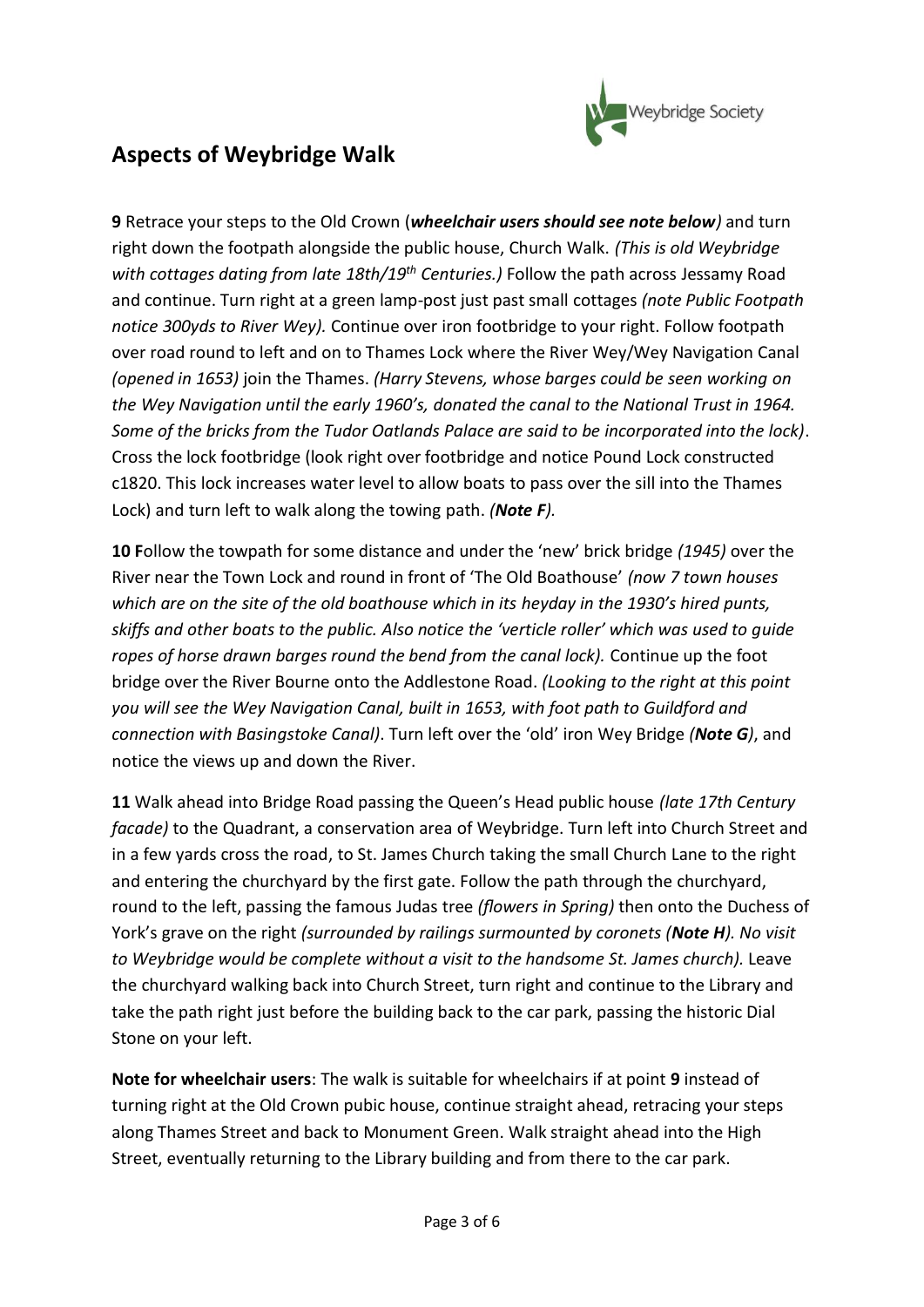



Page 4 of 6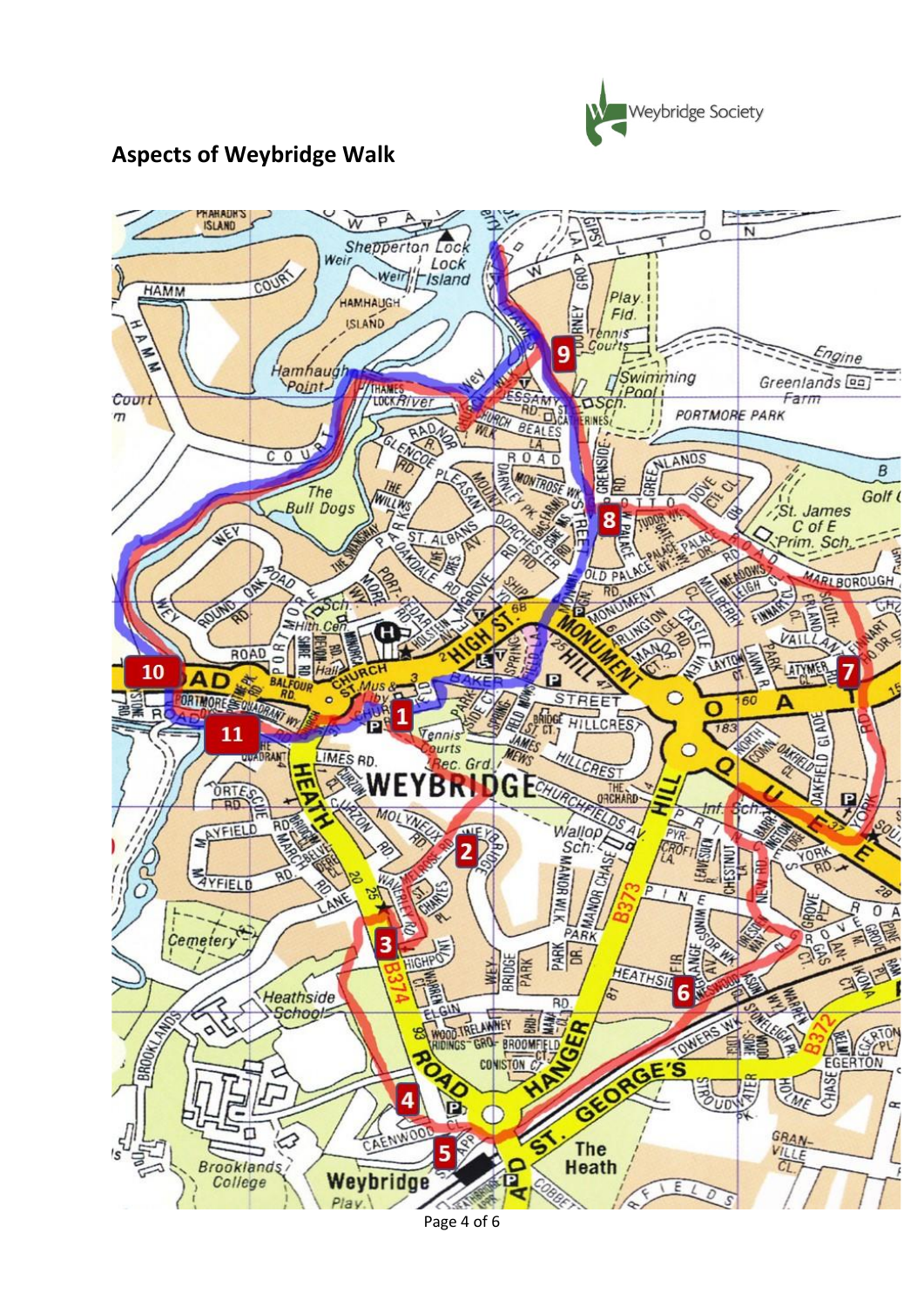

### **A shorter walk**…. **(Blue route approx. 2.75 miles)**

Leave car park by the main entrance, passing the Recreation Ground gates and Churchfield Centre on your right *(see Note A)*.

At main road, Church Street joining High Street, turn right. Take the right fork into Baker Street. Walk up the street to a path on the left-hand side between two small retail premises. Take this path - Springfield Lane - past the Weybridge Bowling Club *(founded in 1903)*, to Monument Green at the foot of Monument Hill.

*Notice the Duchess of York's column (Notes E & H) and the Ship Hotel, an attractive historic building.* Cross to the column and proceed ahead into Thames Street, picking up the main walk at its junction with Grotto Road *(Point 8,)* continue straight ahead.

Before leaving take the opportunity to visit St. James' Church (1848).

### **Notes**

**Note A** The magnificent wrought iron gates which adorn the entrance to the Churchfields Recreation Ground were the gift of the Park's donor, Mr. John Lyle of sugar-refining fame. The park opened in I908. In I910 the Technical Institute opened. *(Now known as Churchfield House – nursery and pre-school)*

The Institute was constructed by S.J.Love of Sunningdale on land owned by the local authority. It eventually cost the District and County Councils who jointly funded it, £4,840. In 1999 the Weybridge Society secured listed building status for the Institute which protects its future.

**Note B** The old St. Charles Borromeo Roman Catholic Church *(dedicated in I834)* housed in its vaults the remains of the French King Louis Phillipe and his Queen, and those of some of their court. They lived in Claremont, Esher, and worshipped in this church. Their bodies were returned to France in I876.

**Note C** At this point walkers may cross the Heath diagonally to the right and enter Brooklands Lane, where the Cemetery dating from 1876 may be viewed.

**Note D** Across the railway bridge is Brooklands Road which passes the well-known St. George's Hill Estate. Now the home of wealthy people, but in 1649 The Diggers set up a commune on the Hill under the leadership of Gerrard Winstanley, to proclaim an early type of communism, claiming that land should be owned by all, not the few. In later years the Hill was, under certain constraints, open to the public who visited the wooded grounds and the